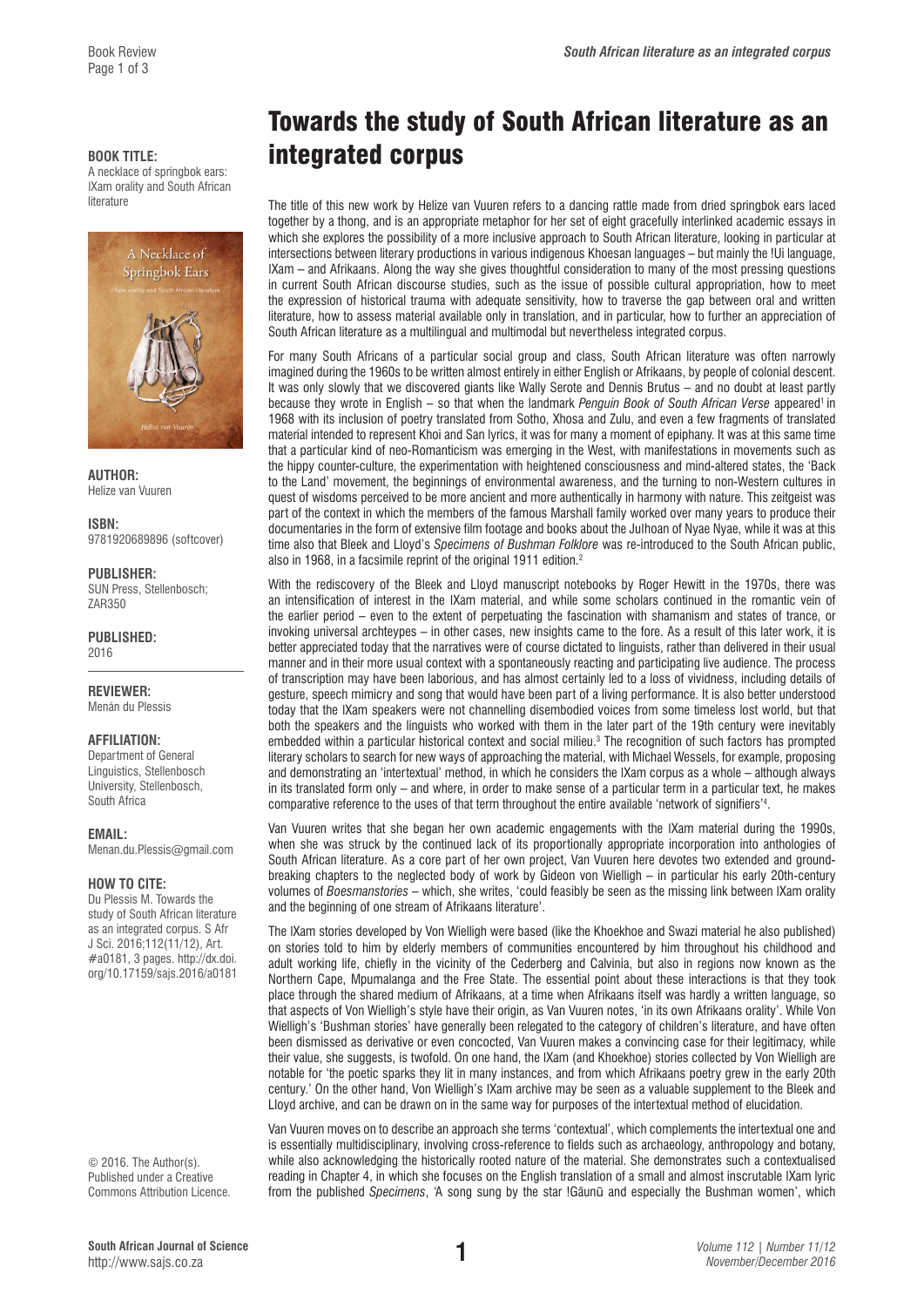asks, 'Does the *ǁgarraken* flower open?', and twice replies that 'The *ǂkũ-kx'am* is the one which opens'. The *ǁgarraken* were identified by Lloyd as edible bulbs, while the second flower was identified by her as the rain daisy (or ox-eye daisy), *Dimorphotheca annua* (now *pluvialis*), which is a large cream-coloured daisy notable for its dark centre. (The name given by Dia!kwain may have been a borrowed Kora expression meaning 'black mouth'.) In an attempt to make sense of the four lines, Van Vuuren makes reference to aspects of the hunter–gatherer lifestyle, and discusses the importance of the bulbs (*uintjies*) that were traditionally harvested from the wild by the women. With this wider context considered, she concludes that 'the questions in the song are probably either mistranslated or intended to mean, "Are the *uintjie* flowers open already?"' The interest of the women, she suggests, 'is not in the daisy per se, but rather in the hidden edible corm and its asyet unopened flower'. She proposes then that the last line might better be translated as 'The daisy is open'. (This suggested replacement for Lloyd's originally given version will be revisited below.)

Perhaps the most powerful essay in the collection is the book's third chapter, which discusses the personal testimonies of the ǀXam speaker, ǁKabbo, and a Swazi man identified only as 'Rooizak' who was condemned to death in 1874, and who conversed at length with a German missionary before his death. (The German records of this agony-filled encounter were rediscovered a century later and translated into English by Peter Delius.) Her study of these two texts stems, Van Vuuren explains, from 'an increase of interest in holocaust literature', which, in the context of contemporary discourse studies in South Africa, takes the form of a growing interest in the expression of historical trauma. 'Both testimonies', she says, 'have a prison experience as the starting point and cause of trauma'. She later adds:

> *In the intense dialogue between the Swazi prisoner and the evangelists nothing is more striking than the conflict between their different cultures, different justice systems, different customs and the absolutely powerless situation in which Rooizak finds himself. In spite of the heavily mediated nature of this text, it is still one of the most striking South African testimonies of one man's trauma and spiritual torture.*

Van Vuuren does not explicitly make the point herself, but it is indeed one of the very manifestations of such trauma that the South African story is still all too often told in the languages and louder voices of those from formerly dominant classes.

In the second part of the book, which begins with a philosophical essay (Chapter 5) on 'The Bushman in our Consciousness', Van Vuuren moves on to examine such issues as the question of possible 'cultural appropriation', through essays on the novels of Piet van Rooyen (Chapter 6), and the poetry of Antjie Krog, Stephen Watson and Eugène Marais (Chapter 7), and D.J. Opperman (Chapter 8). The 'Namibian oeuvre' of the Afrikaans writer Piet van Rooyen spans three novels that appeared between 1994 and 2001, and which arose out of the author's personal experience as a development worker among the Julhoan at Nyae Nyae. Van Vuuren seems to be somewhat ambivalent in her assessment of this work, although it is clear that she has reservations about the author's romantic nostalgia for some imagined lost age, and the stereotypical projection of the San as 'children of nature'.

The essay on the three poets revisits the bitter saga that began when Stephen Watson notoriously accused Antjie Krog of plagiarising his own poeticised versions of some of the ǀXam material (in fact, of Bleek and Lloyd's English *translations* of that material). As a way of throwing more light on issues surrounding the Watson–Krog spat ('a long, distasteful and unnecessary controversy'), Van Vuuren offers us a fresh consideration of Eugène Marais' *Dwaalstories*, which – much like the *Boesmanstories* and *Dierestories* of Von Wielligh – are supposed to have been obtained, through the medium of Afrikaans, from elderly storytellers of 'Bushman' and Korana origin. Marais' stories were obtained in the Waterberg region of the province now known as Limpopo, and it is this material that was the spark and source material

for his own *Die Lied van die Reën* ('The dance of the rain'). Van Vuuren highlights the complexity of the notion of 'cultural appropriation' in such a context, where it is material from an oral tradition that has been the source of inspiration. Once again, Van Vuuren seems ambivalent in her final assessment, suggesting that any 'migration of the oral tradition' of the San is on one hand a form of tribute, and may also have a function of preservation, while on the other there is an undeniable benefit that generally accrues in one direction only, in the form of heightened stature for the writer who draws on the material.

Van Vuuren's collection of essays is without question a valuable addition to the changing field of South African literary studies. Having said this, and at the risk of seeming to carp, there are a few issues that cannot be left unaddressed. For one thing, the lay user should exercise considerable care when consulting Dorothea Bleek's *Bushman Dictionary*<sup>5</sup> , which lumps together data from a range of different sources of greatly varying quality, for languages that belong not only to the !Ui and Taa divisions of the TUU family (Bleek's 'Southern Bushman'), but also to the JU family ('Northern Bushman'); and which even covers languages ('Central Bushman') that in reality belong to the KHOE family, which includes not only Kalahari varieties such as Naro and Khwe, but also Khoekhoe varieties such as Nama, Dama and Kora (or !Ora). It is only data labelled 'S1' in the *Dictionary* that illustrates ǀXam itself, while as a general rule it is only safe to expand a search for meanings of ǀXam words to entries for related !Ui languages, such as those labelled 'S2' and 'S3'.

The greatest issue, however, and one not by any means unique to Van Vuuren's work, concerns a persistent belief that the ǀXam material cannot be directly accessed in the original language. While both intertextual and contextual approaches have much to offer, as Van Vuuren herself demonstrates, in the end it is surely nothing less than the text itself that we should take as our starting point. It is a poor excuse to protest that we are powerless to do so simply because there are no speakers left: linguists have been able, after all, to establish the syntax of extinct languages such as Ancient Egyptian and Hittite, where they have had far less to work with! It is true that we do not yet have a comprehensive reference grammar for ǀXam (although linguists based in Germany are currently working on one) – but we have ample resources to proceed with in the meantime. Bleek and Lloyd left us a wealth of carefully transcribed material, in many cases accompanied by detailed translation or at least partial glosses, while it is hardly as though these scholars undertook *no* linguistic analysis at all: Lloyd's detailed notes on the morphology and syntax of the language are reflected in the numerous entries that were later incorporated into the *Dictionary* by her niece, who also collated them into a sketch grammar.<sup>6,7</sup> (Tom Güldemann has provided an updated version of this sketch in which he uses a more contemporary linguistic terminology.8 )

We already know enough about the IXam language to realise, for example, that the revised reading Van Vuuren proposes (p.100) for the *uintjieblom* song is untenable. The fourth line of the song, which she would like to re-interpret as 'the daisy is open', is:

#### *ǂkũ-kx'am kang ǁkuang ā ǁkhou beri-sing*

This line contains two aspectual markers, *kang* and *ǁkuang*, which both signify a continuous action or process, while the auxiliary *ǁkhou*, which seems to have been associated with verbs of motion or process, gives the implication 'become'. It is difficult to find an idiomatic English equivalent for all of this, but the sense of the original line can perhaps clumsily be conveyed by 'the ox-eye daisy is indeed being the one that goes open', or as it was given by Lloyd in the first place, 'the *ǂkũ-kx'am* is the one that opens'. One way to make sense of this might be to treat the little song as a rubric for distinguishing the more useful geophytes from mere daisies (which do not have bulbs), as the flowers of a daisy habitually close at night and open up in the morning, which is the time when the women would have gone out in search of food.

These minor notes aside, Van Vuuren's string of sensitive and resonant essays unequivocally makes a contribution to current South African literary studies, and provides a significant impetus to the quest for a more integrated concept of South African literature. Someday perhaps,